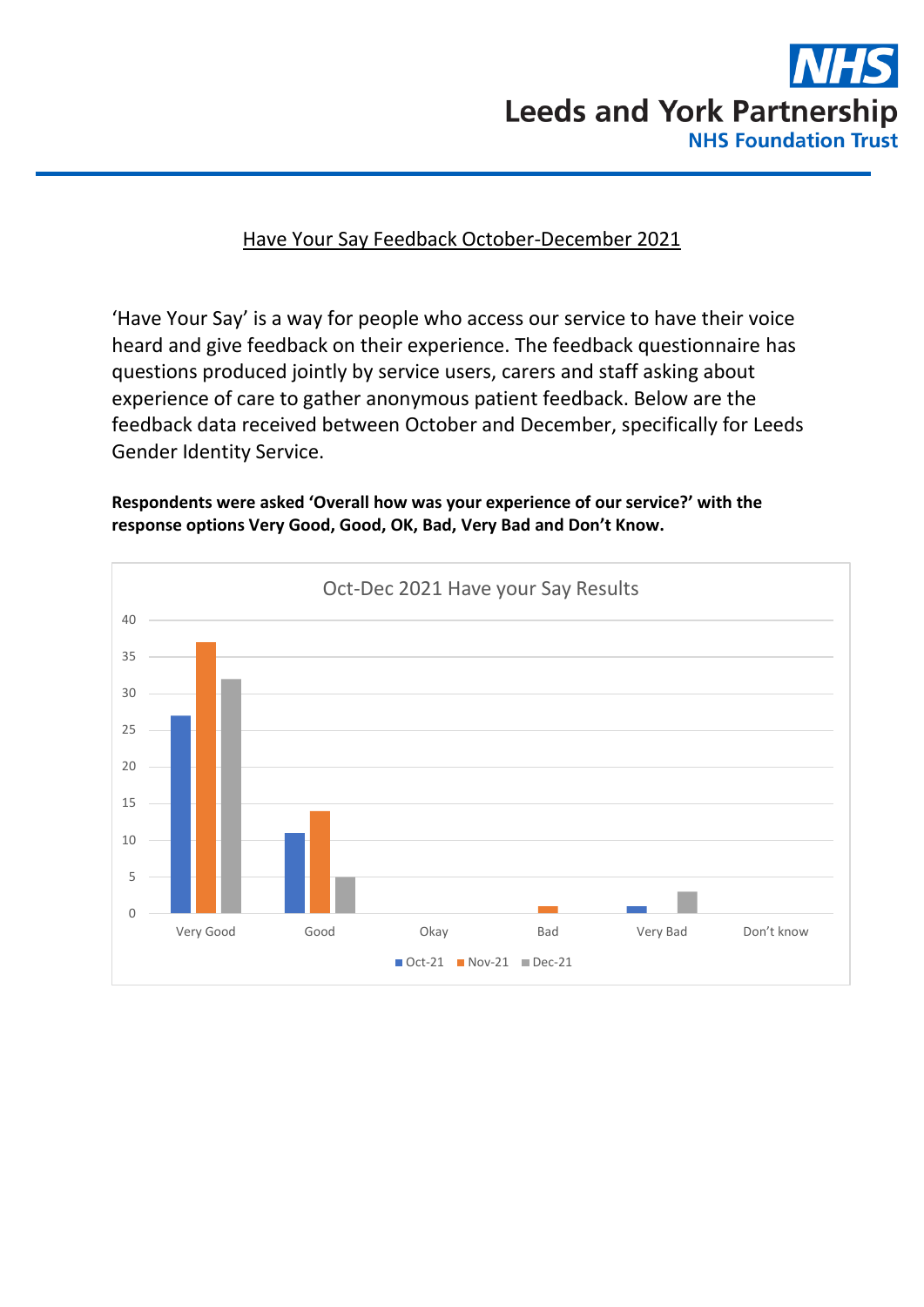**Out of all the feedback given from October-December 2021 (n=115), 75.6% (n=87) was positive feedback, 7.9% (n=9) were suggestions and 16.5% (n=19) was negative feedback.** 



**Below is the feedback analysis in a visual form.**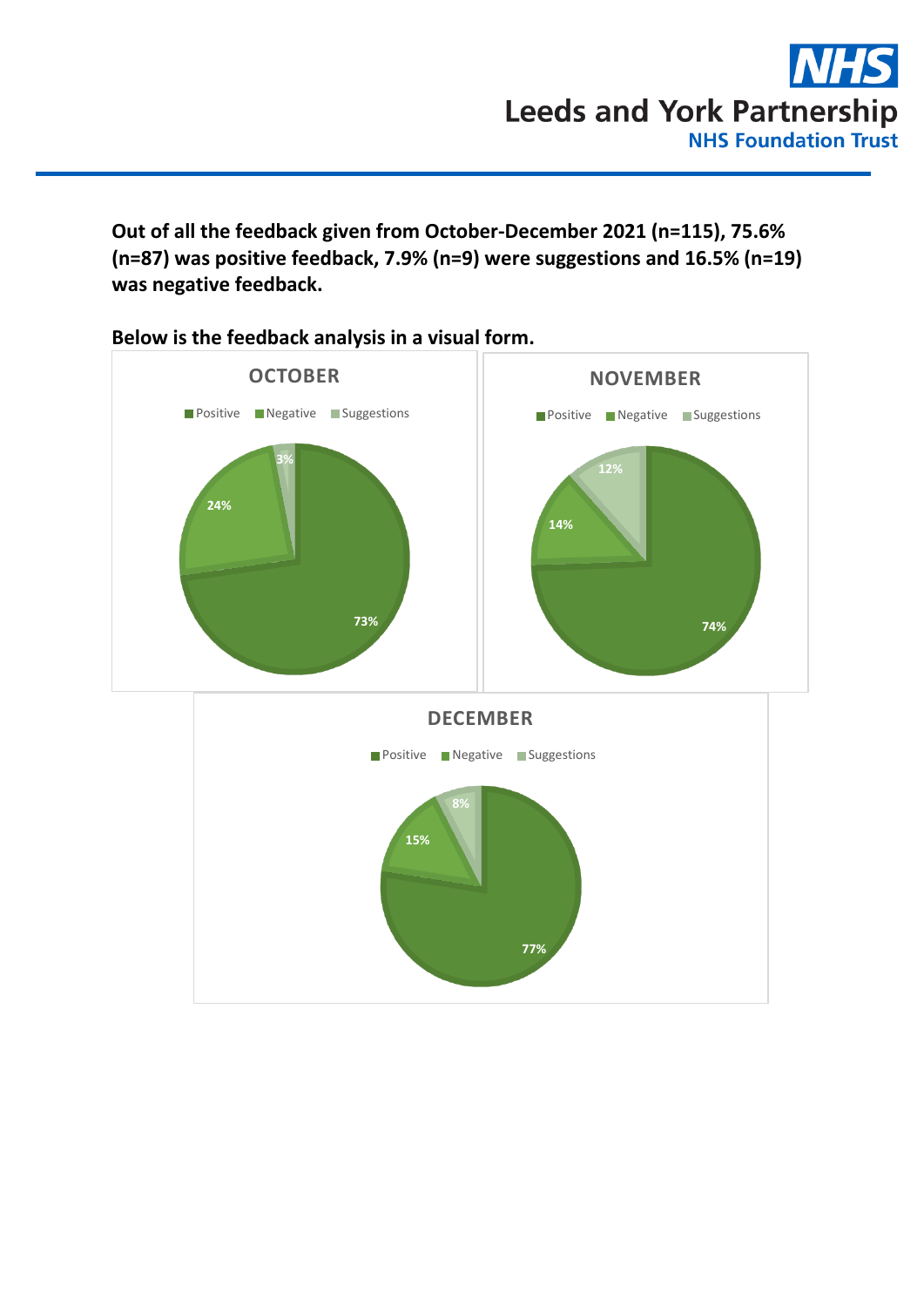

From the feedback comments given, the main themes that were identified were:

- 1. Approachability of staff
- 2. Communication
- 3. Team knowledge and skills
- 4. Accessibility
- 5. Digital accessibility/technical issues
- 6. Waiting Lists
- 7. Suggestions for improvement

These themes were identified throughout all the feedback given and were the most common. Below are some of the feedback comments positive, negative and suggestions.

### *October 2021*

### **Positive**

"Amazing staff. All my issues were dealt with, and they really reduced my anxiety. Friendly and helpful." -*Approachability of staff.*

"My caregiver… was perfect as ensuring I was calm and perfectly happy to answer and talk about the topics I needed to discuss and about all the risks associated with services." – *Communication and Team Knowledge and skills.*

"Thoughtful and understanding. Always listening effectively and providing the best care possible." – *Approachability of staff.*

"I was able to see the person I was talking with, they spoke clearly and easy to understand." – *Approachability.*

"The Nurse… is really friendly while still being professional - gets the information across well" – *Communication.*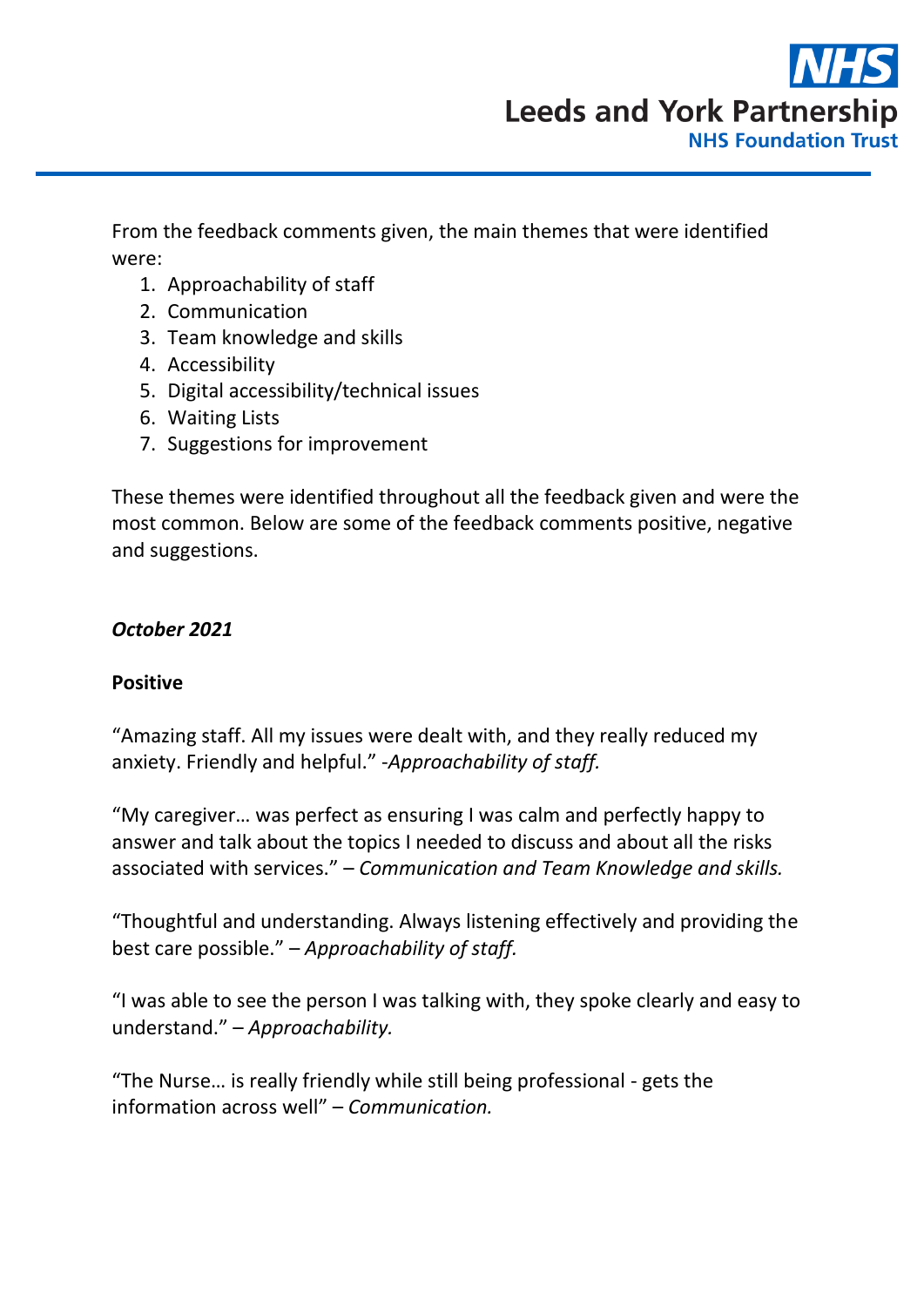

"Amazing staff. All my issues were dealt with, and they really reduced my anxiety. Friendly and helpful." – *Approachability.*

# **Negative**

"For this appointment no but waiting times in general need to be addressed." – *Waiting List*

"I have signed up for email reminders and other services and the consent forms for information via email. I did not receive a reminder about the appointment. This would have been nice. The other slight issue with online appointments is they can be plagued by technical issues." – *Digital accessibility/technical issues.*

"Connection issues with the online video call." – *Digital accessibility/technical issues.*

### *November 2021*

### **Positive**

"Everyone I've spoken with has been open about issues and treatment plans/timelines. They're all welcoming and easy to talk with." – *Approachability*

"Doctors were fantastic, Dr… is very helpful and calm, ensuring that I was happy with each step and giving me very good advice and letting me know what to do next." – *Communication.*

"Friendly and professional. Informative regarding future appointments and helpful with concerns re: treatment." – *Communication.*

"…was extremely understanding and supportive as she always is, taking the time to listen to the stresses that have been coming from my place of work and from some difficulties getting certain companies to complete my transition on their side." – *Approachability.*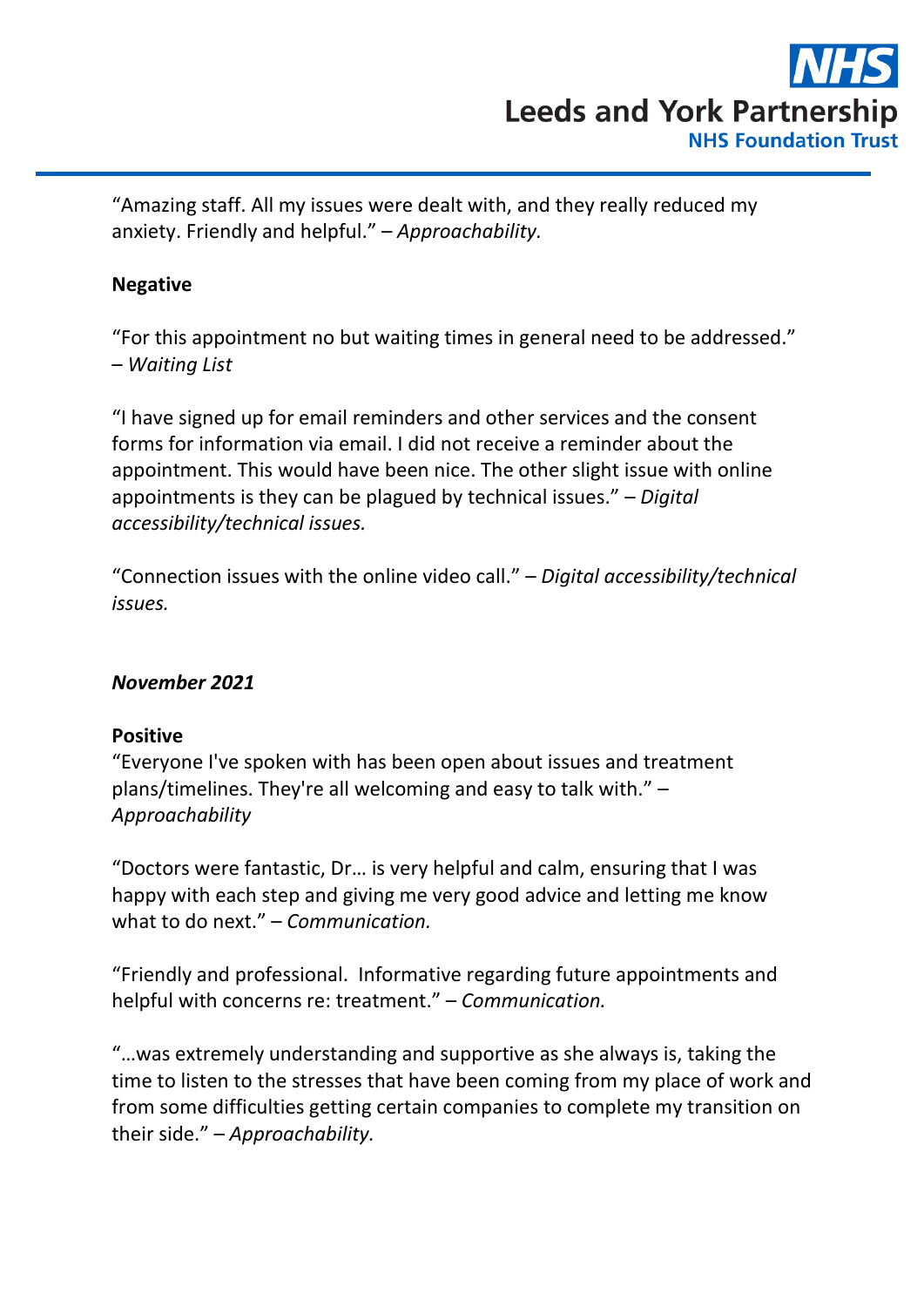

"Very helpful to talk through it….asked thought provoking questions and seemed very knowledgeable on gender identity." – *Team Knowledge and Skills.*

"The clinician was very kind, understanding and sympathetic to my needs. asked all the right questions and helped me to better articulate how I was feeling based on the information I had already provided to them" – *Communication, Team knowledge and skills.* 

### **Negative**

"Was difficult to find as I am not from the area I was seen in. Could have been signposted better and directions given with appointment letter." - *Accessibility*

"The waiting list to get seen was extremely long and much longer than I was first informed. I am pleased that this is being addressed but it is frustrating still." – *Waiting lists.*

"The technology wasn't working well today. Audio echoing and video lagging." – *Digital Accessibility/technical issues.*

### *December 2021*

### **Positive**

"Very willing to discuss care options over the next few months while I transition to NHS care from gender GP." – *Team knowledge and skills.*

"The service has been very supportive, understanding and efficient thus far taking into account all the restrictions placed on it by covid." – *Approachability.*

"Excellent communication and a nice and friendly face" – Communication.

"I was told of all my options, which gave me a clear idea of the path I want to take." – *Team knowledge and skills.*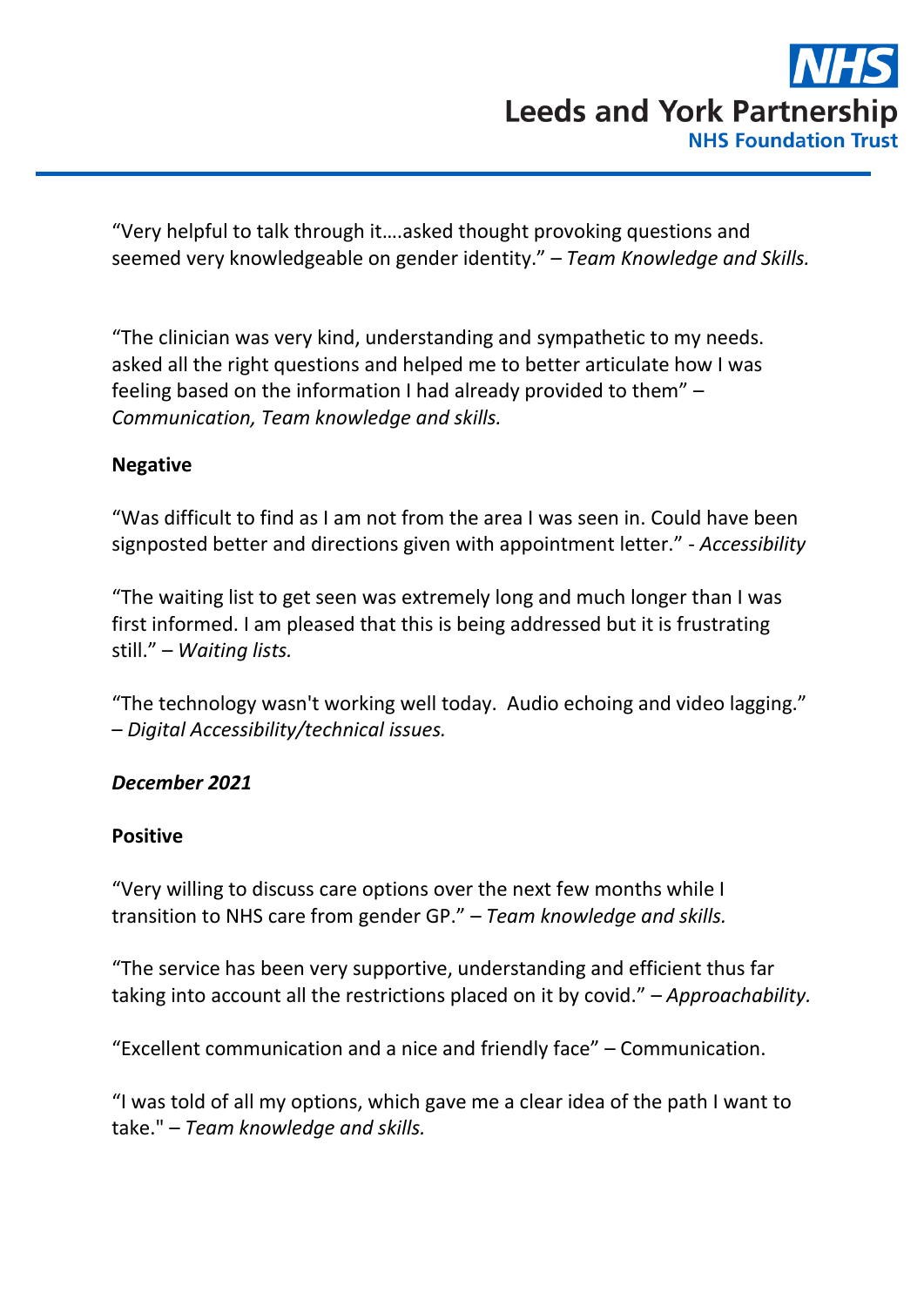

"Very willing to discuss care options over the next few months while I transition to NHS care from gender GP." – *Team knowledge and skills.*

"Thorough and accommodating service, addressed main points for meeting and answered all my questions." – *Communication.*

"The doctor was very thorough and clear throughout and was very easy to talk to. Reassuring when I was unsure." – *Approachability*

#### **Negative**

"There is a delay of five seconds or so with the video which makes it difficult to communicate." – *Digital accessibility/technical issues.*

"Nobody turned up to my appointment after 20 minutes of waiting" – *Communication.*

"There is a delay of five seconds or so with the video which makes it difficult to communicate." – *Digital accessibility/technical issues.*

"Reduce waiting times." – *Waiting times.*

**The below comments are suggestions we have received through the feedback. These suggestions have been taken to a full team meeting where we have discussed ways in which we can work to improve the service for users.**

# *Suggestions*

"Have a more robust system in place for the exchange of confidential information, for example, the use of communications encryption like GPG."

**Thank you for your suggestion. Our service will have a look into what is available.**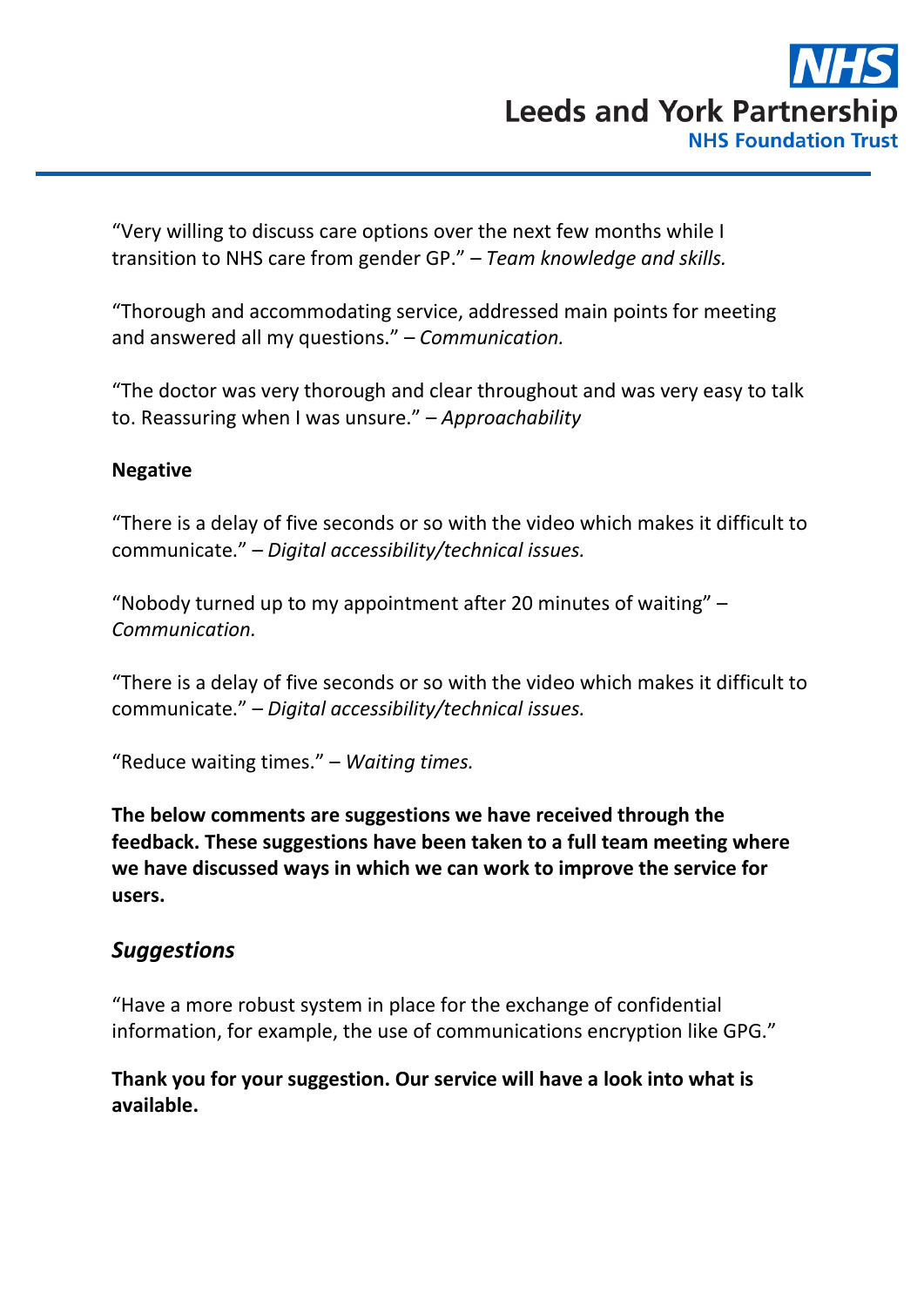**We also recognises there are ongoing connection issues and have done a distinct piece of work to recognise what the IT issues are. We can't always improve connections as this relates to individual patient and health professional's connections, however we are continuing to log these issues and are keeping this on the agenda when liaising with the Trust IT department.** 

" ….Until I moved on to the feedback form, options for male, female, transgender, other should be changed. I'm both female and transgender. They should be asked as separate questions."

**Thank you for highlighting this issue. We believe this form related to a feedback option for the medical doctors practice within the team. We have already raised this with the appropriate departments to get this addressed and have requested options are changed to be more inclusive.**

In waiting half an hour, I'd appreciate being able to turn off the incessant 'someone will be with you' message. I also think improvements need to be made to calendar scheduling/syncing or the alerts system to reduce missed appointments."

**Thanks for your feedback. The "attend anywhere" video call platform does provide a function which makes it possible to turn off the music.**

**If you've waited longer than 15 mins beyond the scheduled appointment start time please contact via email or telephone to flag up so we can address the issue.**

**LYPFT NHS Trust has recently been working on providing a text message/reminder system for appointments as a useful prompt. In order to have this function please speak to clinician to request permissions are set up.**